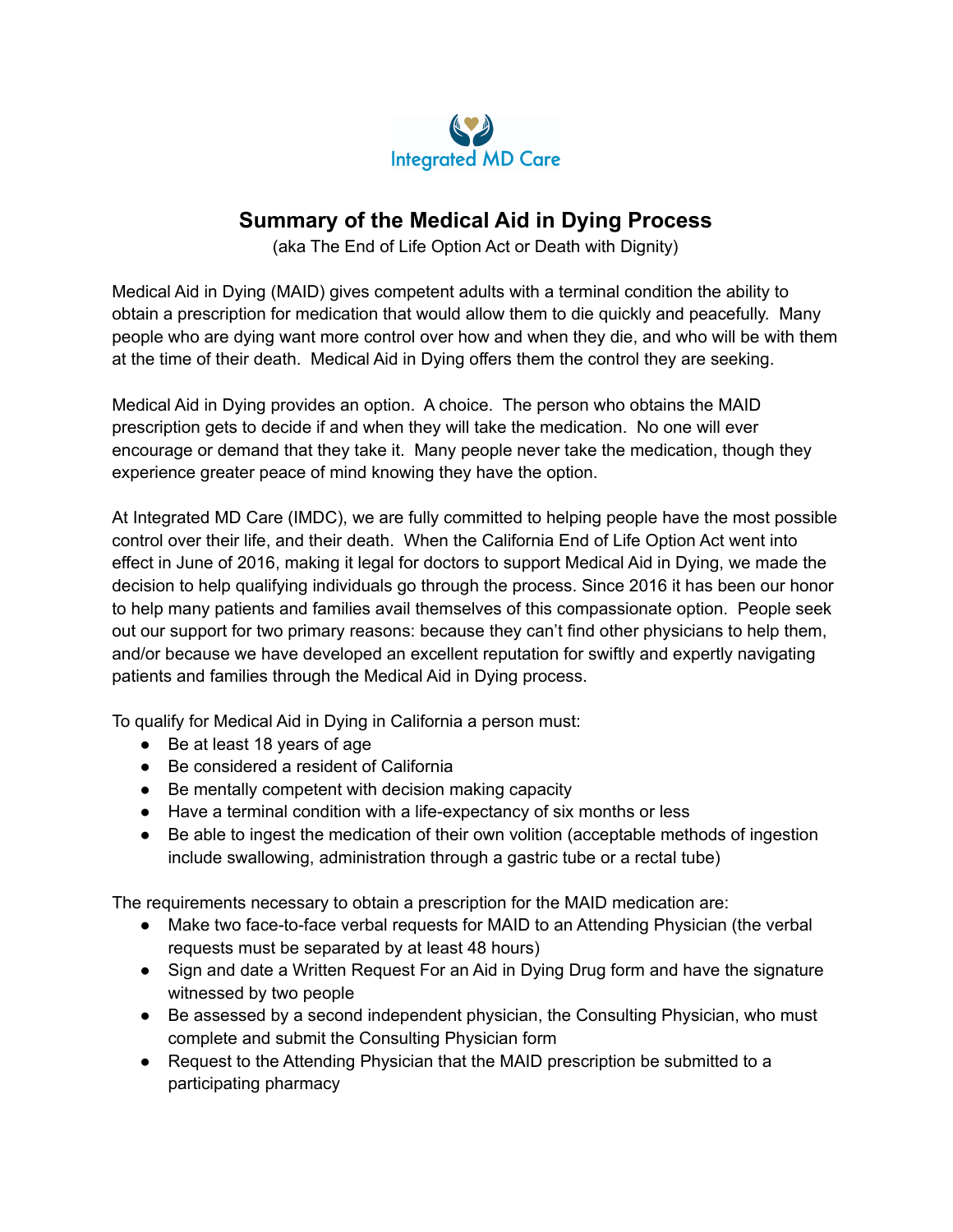We understand that many patients and loved ones experience high levels of stress and anxiety. and may be going through anticipatory grief as they explore and navigate the Medical Aid in Dying process. To provide additional psycho-spiritual and emotional support through this journey, we offer a complimentary counseling session with our Spiritual Director, Elizabeth Uslander, MSW, MTS, for our patients or loved ones. You can learn more about Elizabeth and her unique model of care at www.VoyagesLLC.com.

The following pages will cover the details of the process, and address many of the questions that come up for patients and families. Some of what is shared here may already have been discussed with you, but we offer it in writing so you can refer back to it whenever you need to.

### *After the first request for a prescription for Medical Aid in Dying medication has been made, what's next?*

1. If it hasn't already happened, you will be contacted by an IMDC representative, who will provide instructions for filling out and returning our practice intake documents, including the:

- Patient Registration Form
- Privacy/HIPAA document
- Consent to Receive and Share Medical Information
- Consent for Care Form
- Written Request For an Aid in Dying Drug form

2. You may view and complete the documents on our website ([www.integratedMDCare.com\)](http://www.integratedmdcare.com) or can receive them in person, by email, by fax or by US mail. If completing paper forms, the documents can be emailed to info@integratedmdcare.com, faxed to 858-281-4977, or mailed to:

> Integrated MD Care 4840 Tarantella Lane San Diego, CA 92130

3. All forms, with the exception of the Written Request For an Aid in Dying Drug form, can be filled out and signed by either the patient or by the person who is the Medical Power of Attorney for Healthcare for the patient. The Written Request For an Aid in Dying Drug Form must be signed by the patient, though it can be filled out and dated by another person.

4. The signing of the Written Request For an Aid in Dying Drug form by the patient must be witnessed by two people. Only one of the witnesses may be (but does not need to be) a relative of the patient or a beneficiary of their estate. Neither the attending nor the consulting physician may serve as a witness. Representatives of hospice agencies, home care agencies, residential care facilities and nursing homes may or may not be allowed by their employer to serve as a witness, though they are not specifically excluded from doing so by the law.

5. If our physician is serving as the Attending/Prescribing Physician, our staff may contact any of your current or recent physicians and try to get their consent to be the Consulting Physician. If they agree, we will provide them with the necessary form and ensure that they know how to complete and return it to us properly. We will follow up as needed to ensure that the form is completed and returned in a timely fashion. We will not influence them in any way- we will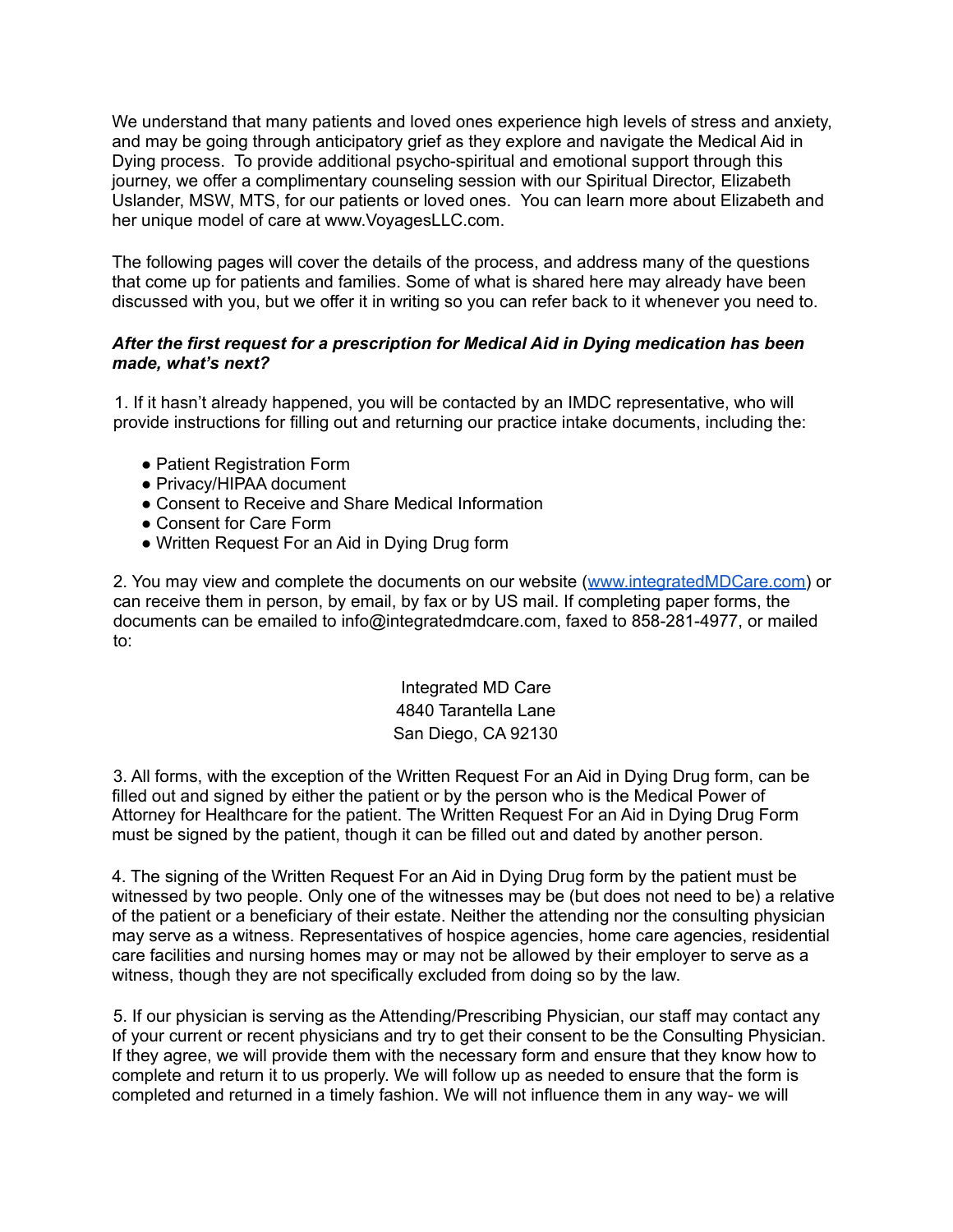merely facilitate getting the forms to them and from them and help them understand their role.

6. If none of your physicians are willing to be the Consulting Physician, we will attempt to help you find an independent physician who will perform an evaluation and determine for themselves whether you qualify for the EOLOA. In order to reduce your burden and increase efficiency, we may help coordinate the visit with the Consulting Physician, and will provide them with the necessary form and ensure that they know how to complete and return it to us properly.

7. You will be contacted by an IMDC representative regarding a time and date for a follow-up appointment to make the second verbal request. There must be a minimum of 48 hours between the first and second verbal requests to the Attending/Prescribing physician. **Please note that in most cases the time from initiating the MAID process to obtaining the MAID medication will be 7-14 days, though could be shorter or longer depending on the circumstances.**

8. After A) the two verbal requests have been made, B) the Consulting Physician form is completed and returned to our office, and C) the Written Request For an Aid in Dying Drug form is completed and returned to our office, the prescription for the Medical Aid in Dying medication can be submitted to the pharmacy. **The prescription will not be submitted to the pharmacy until you contact our office and request that it be submitted**.

9. Once the prescription has been submitted to the pharmacy, you may request that it be filled and delivered right away, though our strong recommendation is to leave the prescription unfilled until you are getting close to the time of ingesting it. There is typically a turnaround time of approximately 24 hours for the pharmacy to fill and deliver the prescription, depending on weekends and holidays. If you anticipate that you will want the prescription delivered as soon as possible after the second verbal request has been made, please advise our office of this as soon as possible (prior to the second request visit) so we can communicate with the pharmacy in advance and do our best to accommodate this.

10. When you decide to have the prescription filled and the medication delivered, you should contact pharmacist Angela Forcucci at Advance Care Pharmacy at 760- 489-7077 to make arrangements for payment (they will accept a credit card or a certified check) and give instructions for delivery. If the Medical Aid in Dying medication is going to be delivered to, or picked up by, anyone other than the patient, the pharmacy will need to receive verbal or written consent by the patient for this person to take possession of the medication.

11. Once the prescription has been submitted to the pharmacy, we will try to help facilitate, but we have no further influence over the process of getting the prescription filled. All financial transactions for medications are strictly between the patient, or the patient's representative, and the pharmacy. Integrated MD Care has no influence over the cost of the medication, and no portion of the payment for the medication comes to us.

12. If you choose to have the prescription filled and the Medical Aid in Dying medication delivered, it must be kept in an extremely secure location, out or reach of children or anyone who might be tempted to steal or use it. If it is lost or stolen, it can not be replaced.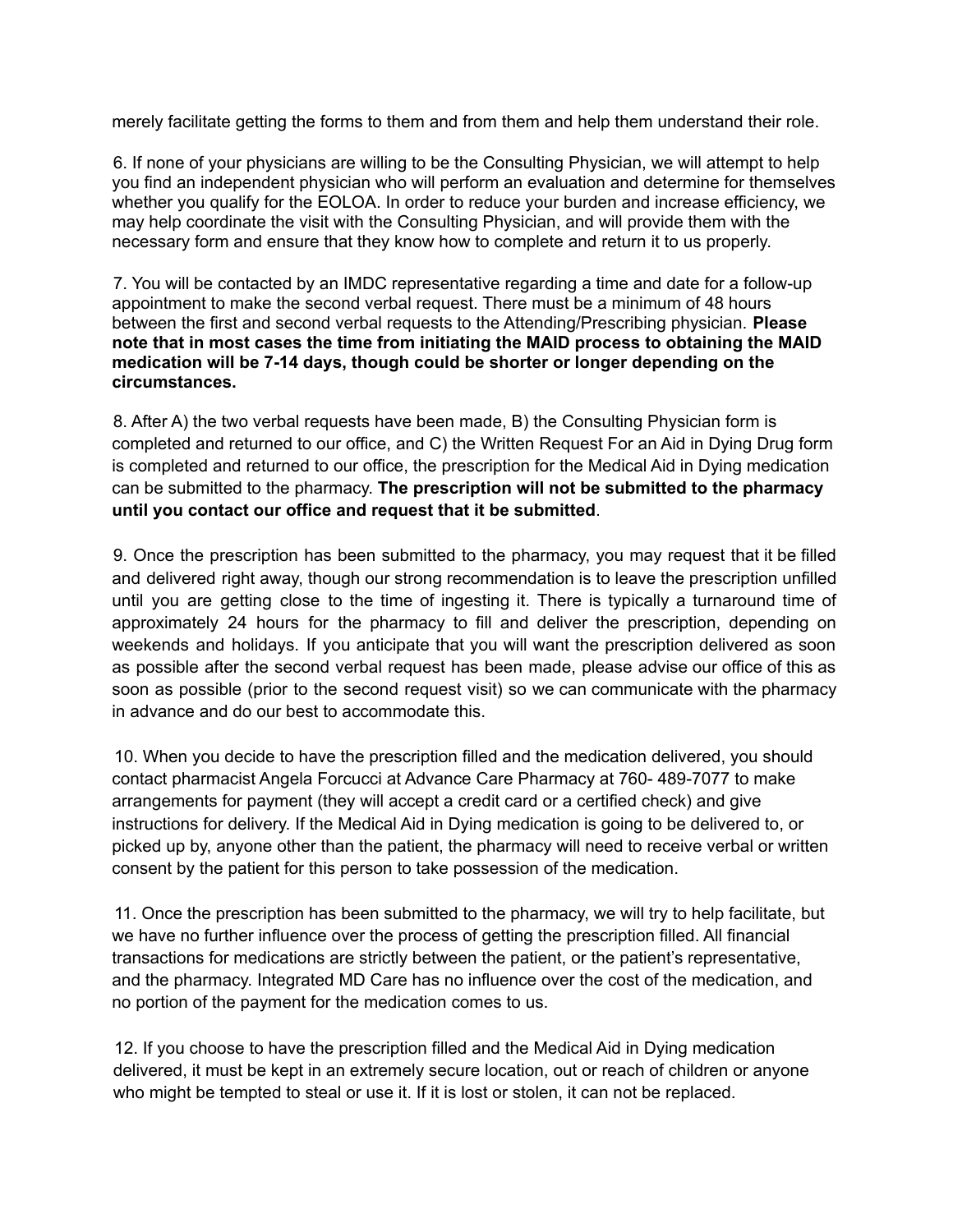13. In addition to the Medical Aid in Dying medication, if the medication is going to be consumed orally, you will receive two anti-nausea medications that are to be taken 45-90 minutes before ingesting the Aid in Dying medication. Usually this consists of 8 mg Zofran (Ondansetron) and 20 mg Reglan (Metoclopramide.) Other options may be considered in some settings.

14. If you are unable to swallow liquids adequately, the medication can be administered through a gastric tube or a rectal tube and will be equally effective. If this is a concern, please let us know and we will discuss it in detail.

## *On the day of ingestion*

It is best if you have no food, and just a bit of water, for at least 6 hours before taking the Medical Aid in Dying medication. This way there is nothing in your stomach to interfere with the medication being absorbed, and the chances of becoming nauseated are reduced. It is also best to eat light meals the day prior.

Approximately 1 hour before the Medical Aid in Dying medication is to be taken, 8 mg Zofran (Ondansetron) tablet and 20 mg Reglan (Metaclopramide) tablets should be taken with small sips of water. If these are not already in the home, they will be included with the prescription. The Medical Aid in Dying medication should be consumed no sooner than 30 minutes and no later than 2 hours of taking the Zofran and Reglan, if at all possible.

Just prior to ingestion, the Medical Aid in Dying medication, which is in powder form, is to be dissolved in 2 ounces of water or apple juice (preferably unfiltered).

When ready to drink the mixture, you should sit on the bed or recliner, or wherever you prefer to be. It's best not to try to walk after drinking the mixture.

Once you start drinking the medication, you must finish it within 2 minutes. Otherwise you may become too sleepy to finish the entire amount.

After finishing the medication you can take a few swallows of juice or something you like the taste of. A spoonful of sorbet or a popsicle are also good options.

Some people experience discomfort or burning in the mouth, throat or stomach after drinking the mixture. While it is always a possibility, none of my patients have complained of nausea or had any complications.

After several minutes you will fall into a deep sleep. Once asleep, it is highly unlikely that you will experience any discomfort or be aware of what is going on around you, though loved ones are encouraged to speak out loud and provide comforting touch in case there is some degree of awareness.